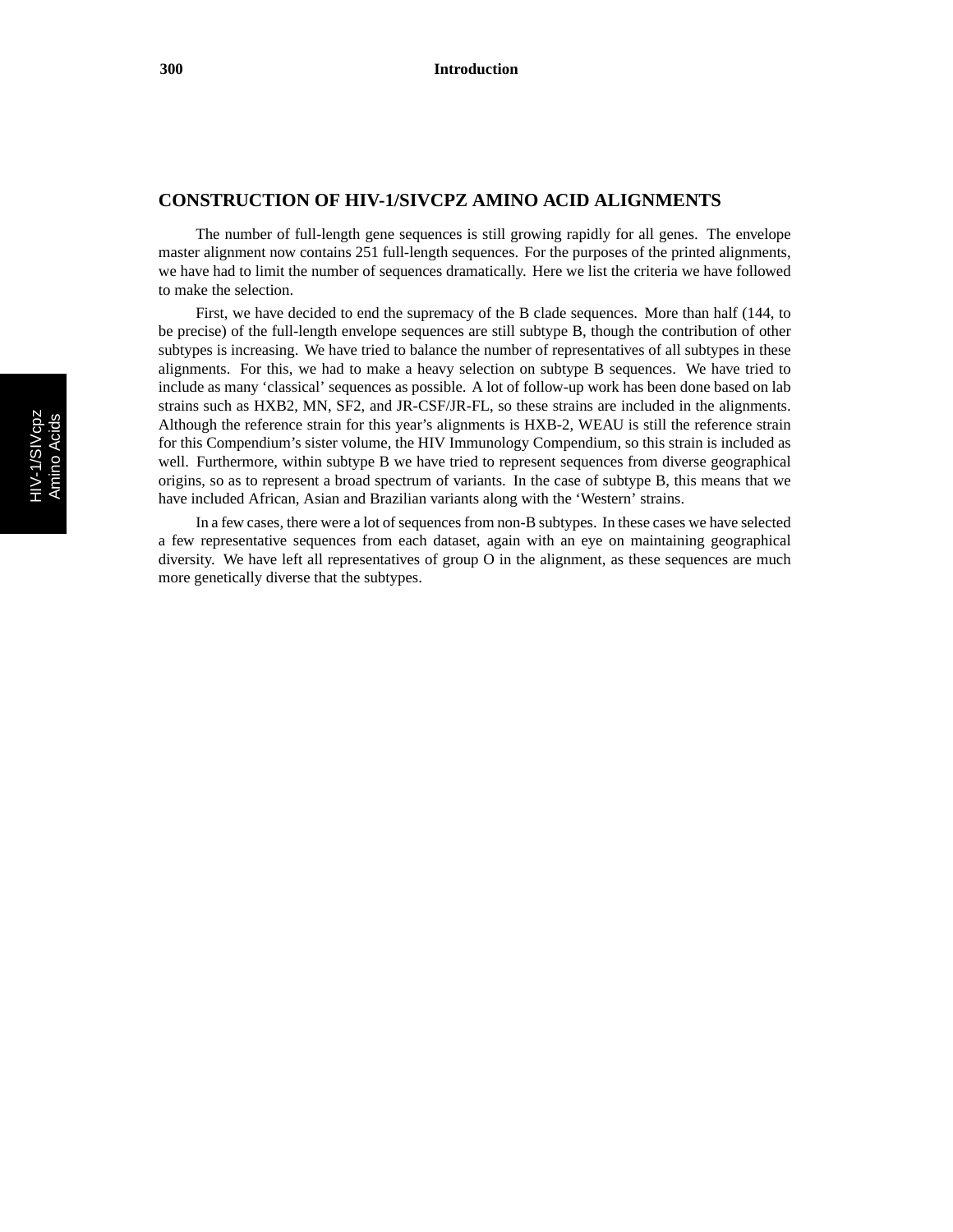| <b>Explanation of Symbols in Alignments</b> |                                                                                                                              |  |
|---------------------------------------------|------------------------------------------------------------------------------------------------------------------------------|--|
| Symbol                                      | Meaning                                                                                                                      |  |
| <b>Alignment symbols</b>                    |                                                                                                                              |  |
| in consensus<br>Ċ.                          | no majority-rule consensus could be determined at this position                                                              |  |
| X                                           | nucleotide missing from codon                                                                                                |  |
| #                                           | frameshift, or codon contains N or illegal character                                                                         |  |
| \$                                          | stop codon                                                                                                                   |  |
| <b>Annotation symbols</b>                   |                                                                                                                              |  |
| $  - -  $                                   | domain boundaries                                                                                                            |  |
|                                             | protein start point                                                                                                          |  |
|                                             | protein end point                                                                                                            |  |
| ∨                                           | splice site or exon join                                                                                                     |  |
| ->                                          | start of overlapping coding region                                                                                           |  |
| $\lt$ $-$                                   | end of overlapping coding region                                                                                             |  |
| $\ast$                                      | cysteine                                                                                                                     |  |
| [NxS, NxT]<br>ᆺᆺ                            | glycosylation site                                                                                                           |  |
| [NCS, NCT]                                  | glycosylation site with cysteine                                                                                             |  |
| CD4                                         | residue critical for CD4 binding                                                                                             |  |
| cds                                         | coding sequence (indicates regions where two proteins overlap;<br>the overlapping proteins use two different reading frames) |  |
| <b>MHR</b>                                  | major homology region                                                                                                        |  |
| nls                                         | nuclear localization signal                                                                                                  |  |
| phos site                                   | phosphorylation site                                                                                                         |  |
| PKC                                         | protein kinase C binding                                                                                                     |  |
| Zn-motif                                    | Zinc finger binding motif                                                                                                    |  |